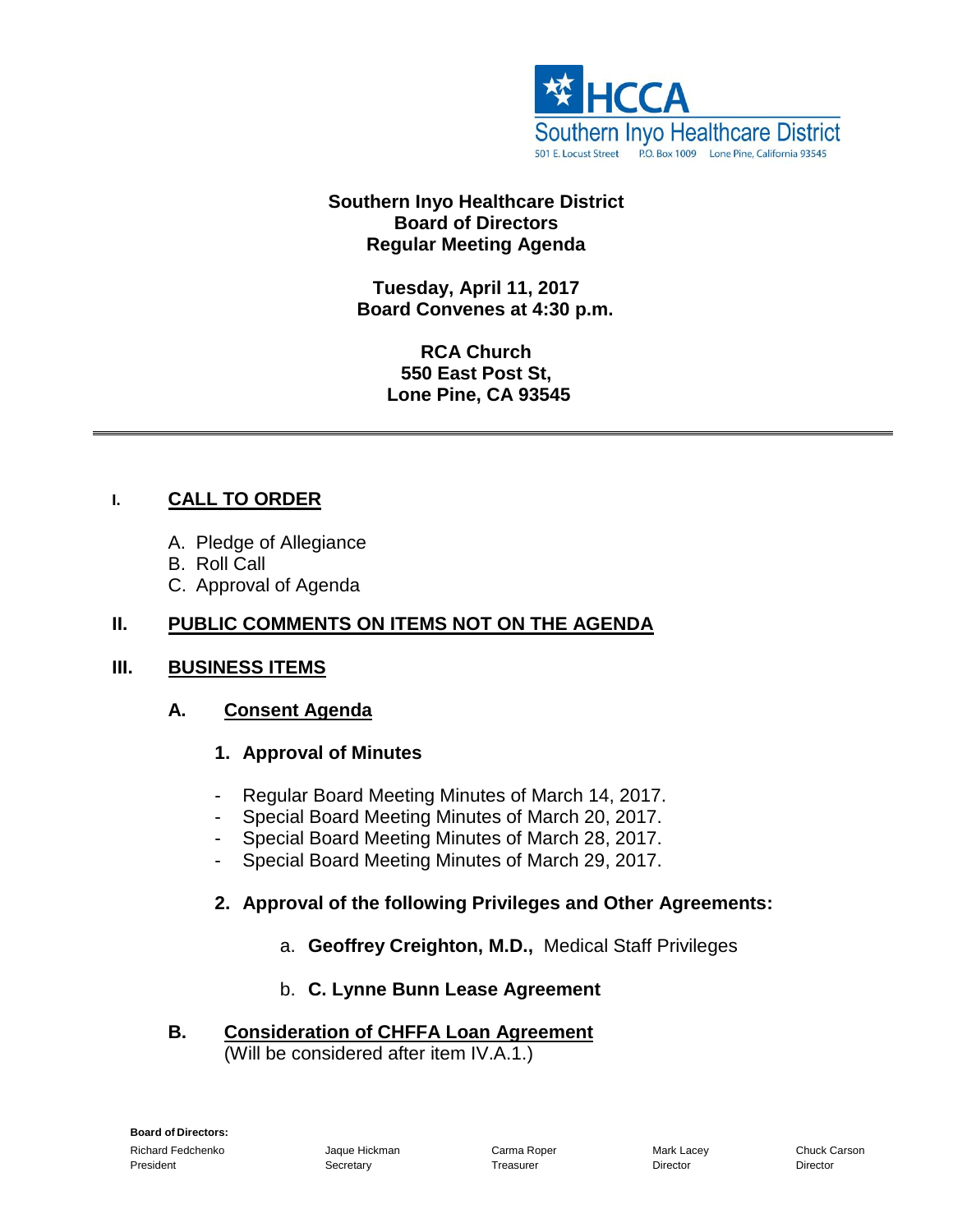#### **IV. REPORTS**

- **A. Report by Administration** *- HCCA Management*
	- **1. Finance and Operations**
	- **2. Compliance and Quality**
	- **2. Personnel: Employee Insurance, Payroll, and Staffing**
- **B. Medical Staff Report**
- **C. Update on Chapter 9 Proceedings** *- Board Chair*

#### **V. DIRECTOR COMMENTS ON ITEMS NOT ON THE AGENDA**

#### **VI. CLOSED SESSION**

A. Existing Litigation (Govt Code 54956.9): Chapter 9 Bankruptcy

#### **VII. CLOSED SESSION REPORT**

**VIII. ADJOURNMENT**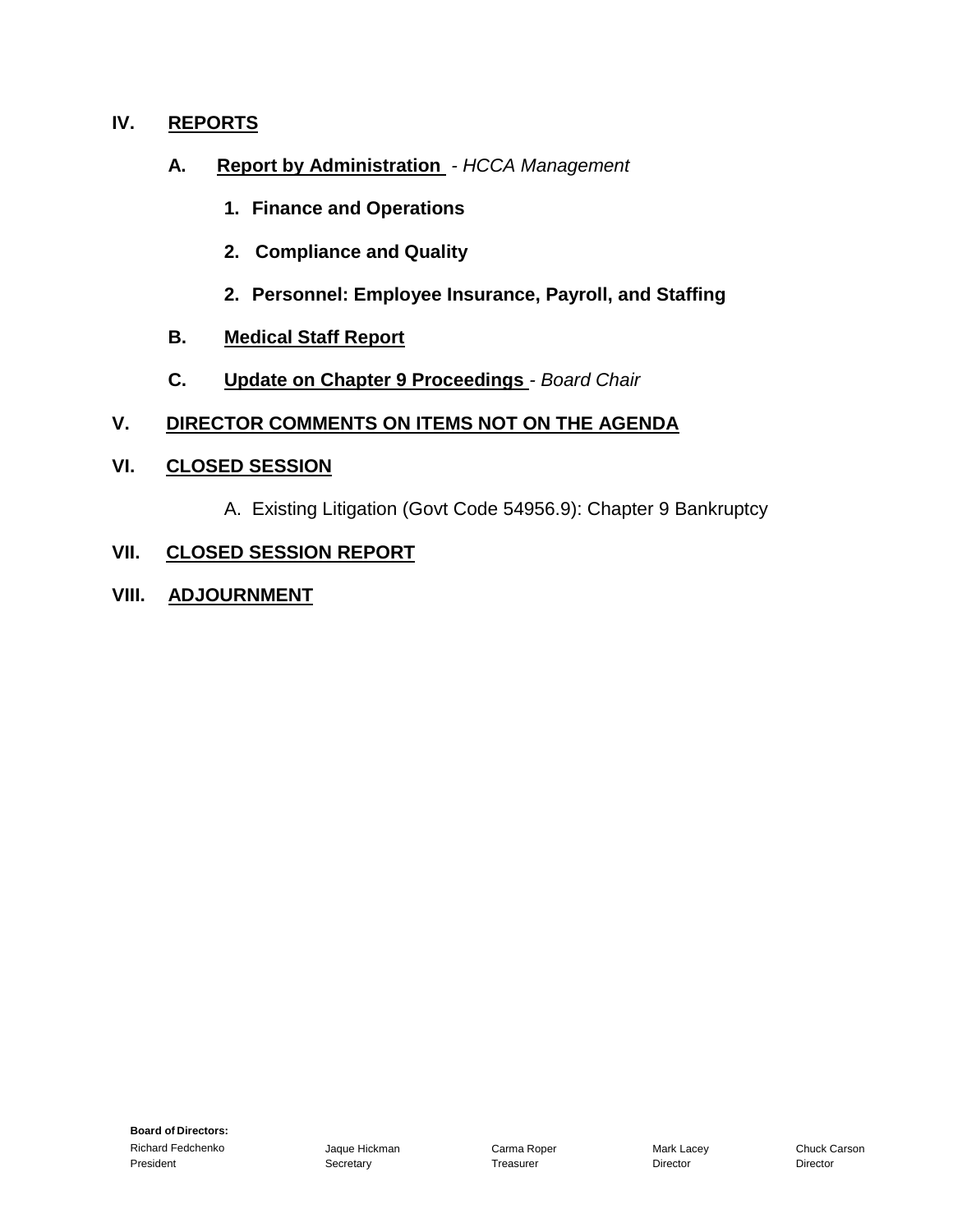#### **NOTICE TO THE PUBLIC**

#### **PUBLIC COMMENT PERIOD FOR REGULAR MEETINGS**

Members of the public may comment on any item on the agenda before the Board takes action on it. The public may also comment on items of interest to the public that is within the subject matter jurisdiction of the Board; provided, however, the Board may not take action on any item not appearing on the agenda unless the action is otherwise authorized by law. Any person addressing the Board will be limited to a maximum of three (3) minutes so that all interested parties have an opportunity to speak.

#### **COPIES OF PUBLIC RECORDS**

All writings, materials, and information provided to the Board for their consideration relating to any open session agenda item of the meeting are available for public inspection and copying during regular business hours at the Administration Office of the District at 501 E. Locust Street, Lone Pine, California.

#### **COMPLIANCE WITH ADA**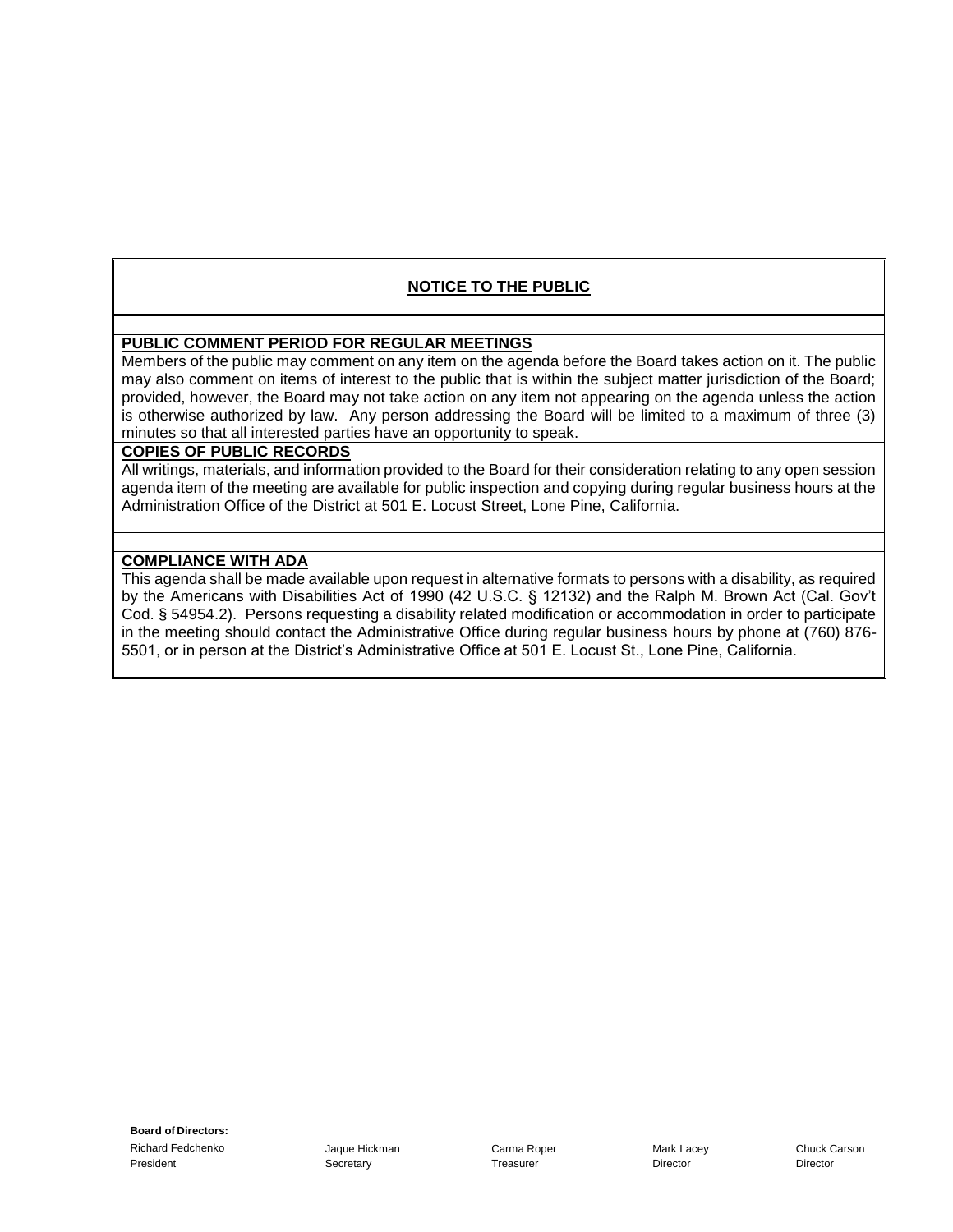# BOARD OF DIRECTORS MEETING

## **March 14th, 2017 Southern Inyo Healthcare District**



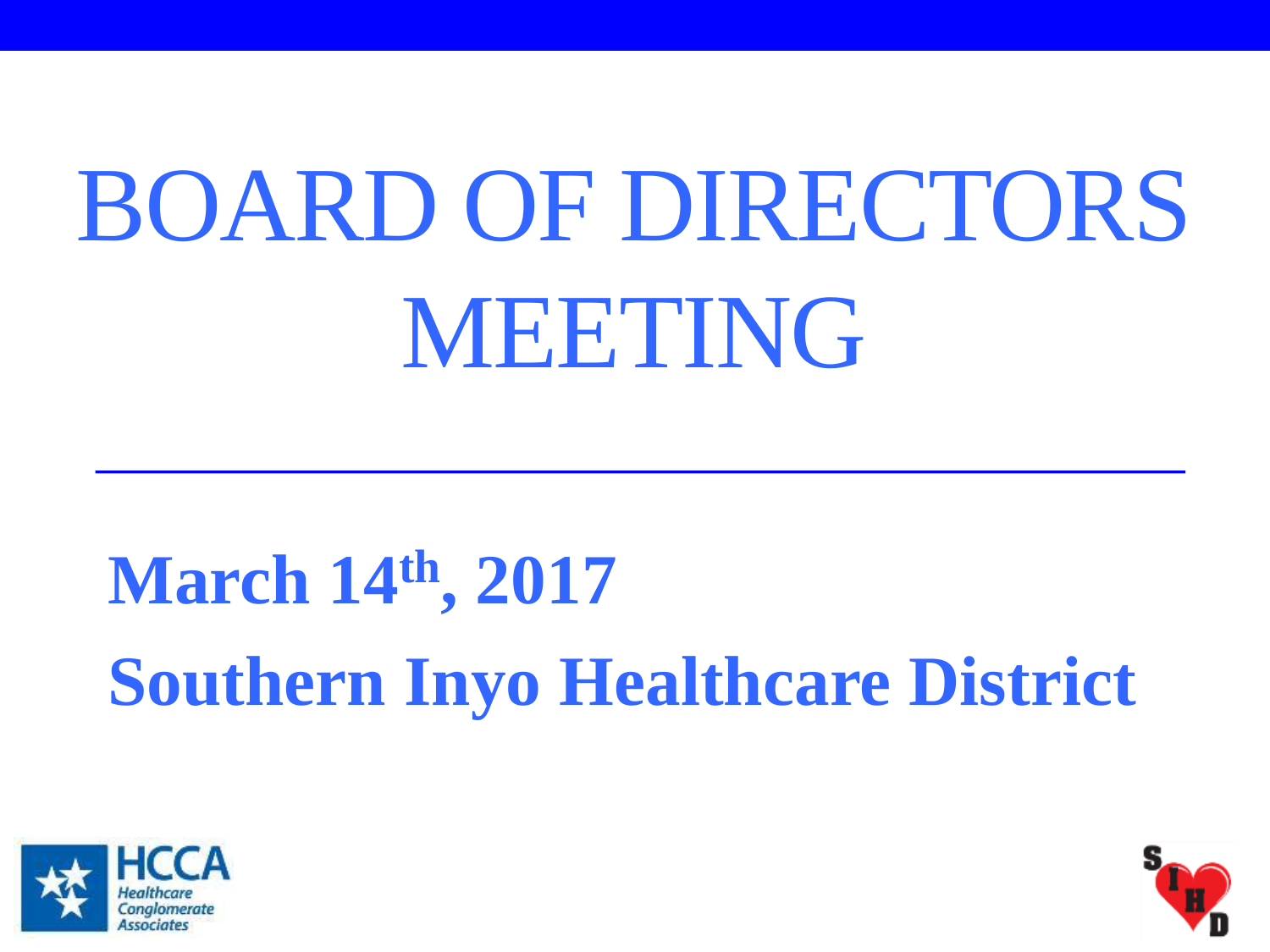### **Emergency Room Volume**

#### **Visits Per Month**

|      | Jan                      | Feb    | Mar                      | Apr                      | <b>May</b>               | Jun | Jul | Aug                      | <b>Sep</b>               | Oct | <b>Nov</b>               | <b>Dec</b>               |
|------|--------------------------|--------|--------------------------|--------------------------|--------------------------|-----|-----|--------------------------|--------------------------|-----|--------------------------|--------------------------|
| 2017 | 135                      | 111    | $\overline{\phantom{a}}$ | $\overline{\phantom{a}}$ | $\overline{\phantom{a}}$ |     |     | $\overline{\phantom{0}}$ | $\overline{\phantom{0}}$ |     | $\overline{\phantom{0}}$ | $\overline{\phantom{0}}$ |
| 2016 | $\overline{\phantom{0}}$ | $\sim$ | 85                       | 110                      | 120                      | 150 | 132 | 128                      | 124                      | 94  | 83                       | 91                       |
| 2015 | 114                      | 107    | 110                      | 97                       | 98                       | 128 | 129 | 112                      | 124                      | 117 | 83                       | 3                        |
| 2014 | 84                       | 68     | 64                       | 78                       | 85                       | 94  | 158 | 130                      | 95                       | 107 | 85                       | 89                       |
| 2013 | 90                       | 66     | 79                       | 67                       | 88                       | 98  | 104 | 94                       | 98                       | 62  | 70                       | 65                       |
| 2012 | 85                       | 83     | 84                       | 105                      | 98                       | 127 | 117 | 120                      | 95                       | 93  | 80                       | 89                       |

#### **Average Visits Per Day**

|      | Jan                      | <b>Feb</b>               | Mar                      | Apr                      | <b>May</b> | Jun | Jul | Aug | <b>Sep</b> | Oct | <b>Nov</b>               | <b>Dec</b> |
|------|--------------------------|--------------------------|--------------------------|--------------------------|------------|-----|-----|-----|------------|-----|--------------------------|------------|
| 2017 | 4.4                      | 3.96                     | $\overline{\phantom{a}}$ | $\overline{\phantom{0}}$ |            |     |     |     |            |     | $\overline{\phantom{a}}$ |            |
| 2016 | $\overline{\phantom{0}}$ | $\overline{\phantom{a}}$ | 2.7                      | 3.7                      | 3.9        | 5.0 | 4.3 | 4.1 | 4.1        | 3.0 | 2.8                      | 2.9        |
| 2015 | 3.7                      | 3.8                      | 3.5                      | 3.2                      | 3.2        | 4.3 | 4.2 | 3.6 | 4.1        | 3.8 | 2.8                      | 0.1        |
| 2014 | 2.7                      | 2.4                      | 2.1                      | 2.6                      | 2.7        | 3.1 | 5.1 | 4.2 | 3.2        | 3.5 | 2.8                      | 2.9        |
|      |                          |                          | 2.5                      |                          |            |     |     |     |            |     |                          |            |
| 2013 | 2.9                      | 2.4                      |                          | 2.2                      | 2.8        | 3.3 | 3.4 | 3.0 | 3.3        | 2.0 | 2.3                      | 2.1        |
| 2012 | 2.7                      | 2.9                      | 2.7                      | 3.5                      | 3.2        | 4.2 | 3.8 | 3.9 | 3.2        | 3.0 | 2.7                      | 2.9        |



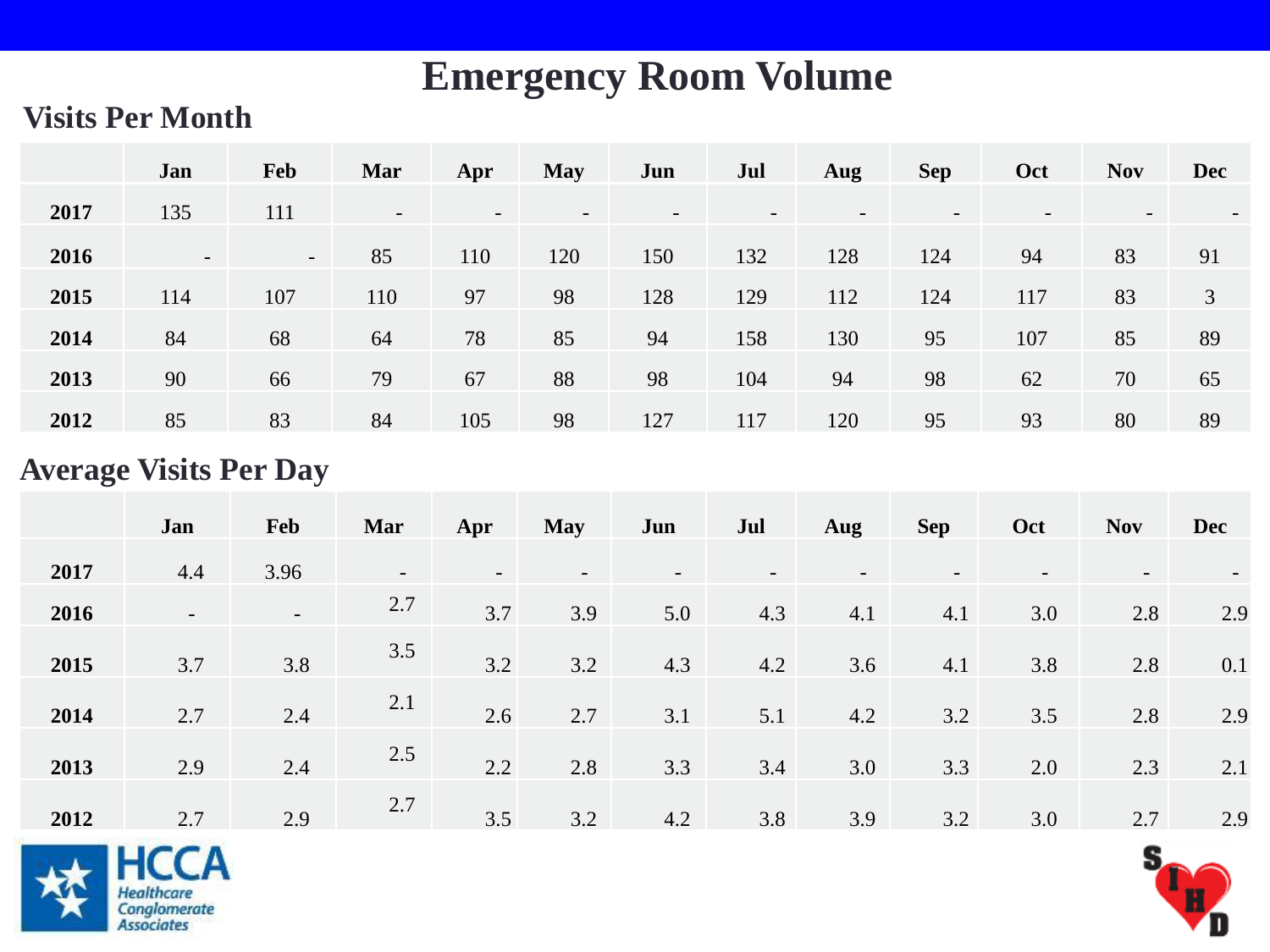### **Volumes**

|                                           | Jan |     | Feb Mar Apr May Jun |  |  | Jul Aug Sep | Oct | <b>Nov</b> | <b>Dec</b> |
|-------------------------------------------|-----|-----|---------------------|--|--|-------------|-----|------------|------------|
| 2017                                      |     |     |                     |  |  |             |     |            |            |
| <b>Clinic Visits</b>                      | 334 | 295 |                     |  |  |             |     |            |            |
| <b>Skilled Nursing</b><br><b>Facility</b> | 20  | 23  |                     |  |  |             |     |            |            |
| <b>Physical Therapy</b>                   | 235 | 169 |                     |  |  |             |     |            |            |
| Lab                                       | 331 | 274 |                     |  |  |             |     |            |            |
| <b>Radiology</b>                          | 121 | 100 |                     |  |  |             |     |            |            |



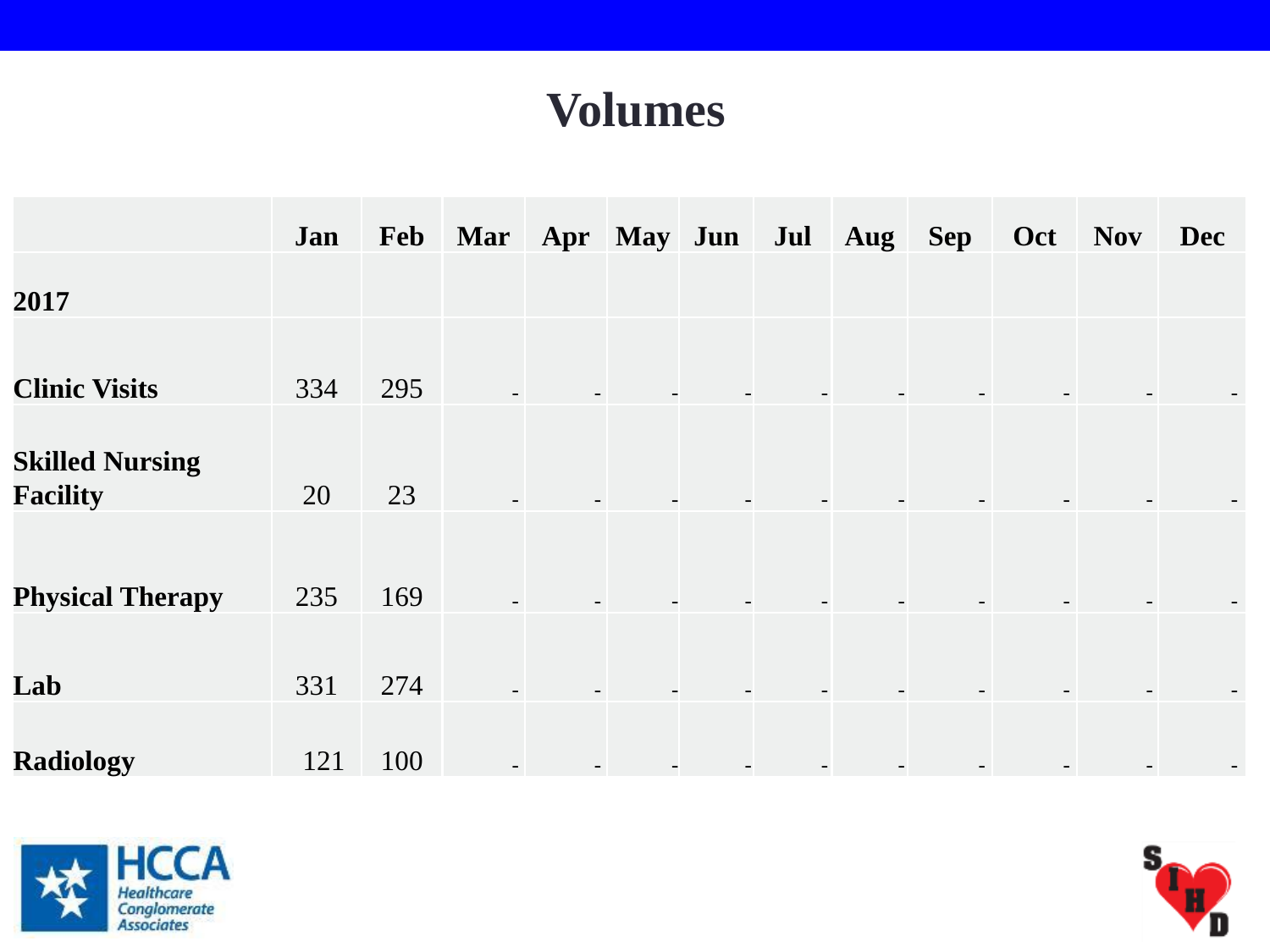### **Balance Sheet as of January 31, 2017**

| <b>Assets</b>              | <b>Totals</b> |             |  |  |  |
|----------------------------|---------------|-------------|--|--|--|
| Cash                       | S             | 32,923      |  |  |  |
| <b>Accounts Receivable</b> |               | \$3,462,936 |  |  |  |
| <b>Bad Debt Balance</b>    |               | \$2,552,431 |  |  |  |

### **Liabilities**

Accounts Payable/ Pre-Petition \$ 2,706,971

Accounts Payable/ Post-Petition \$ 2,022,249



**Selected Balance Sheet Accounts Only**

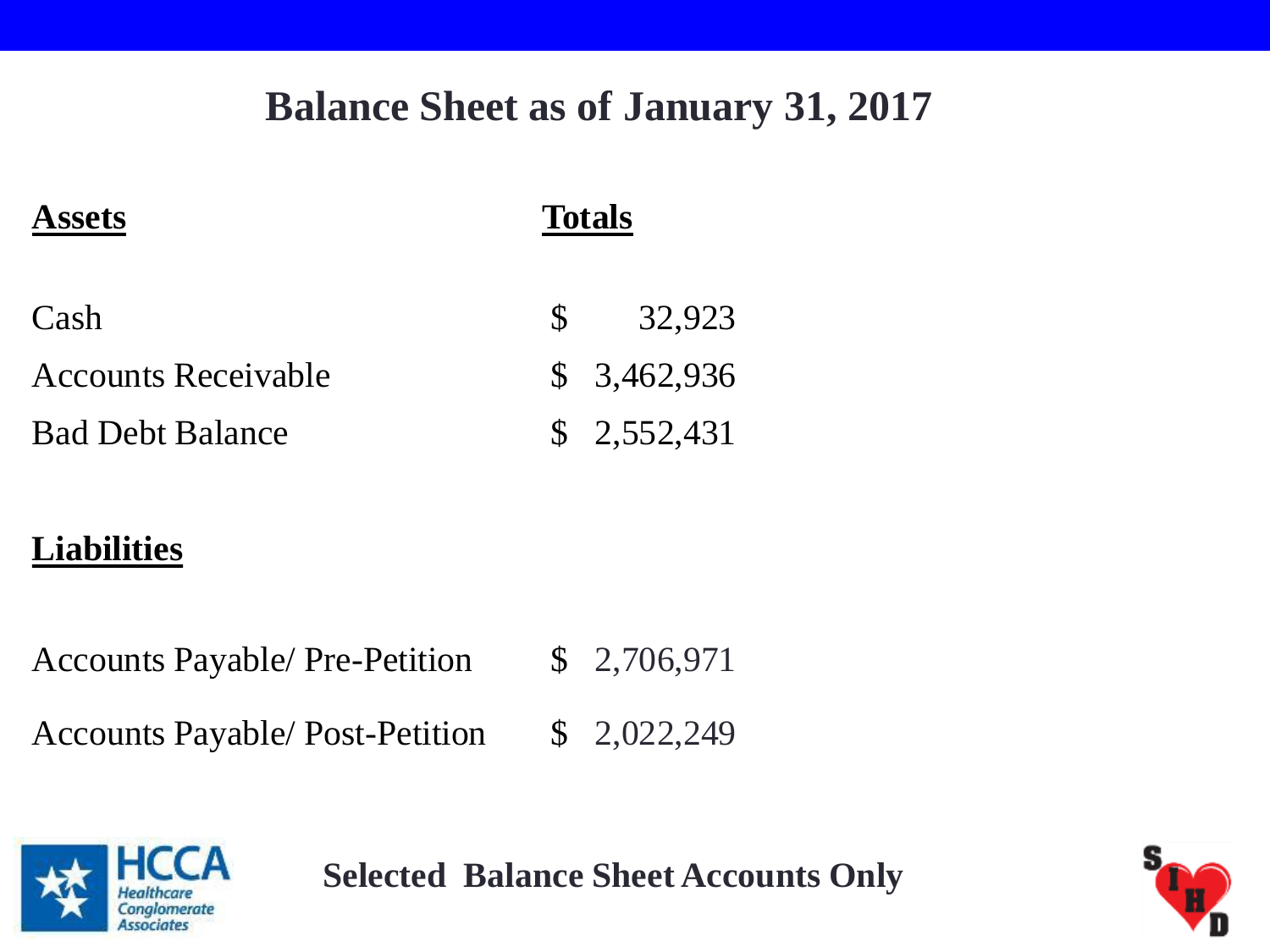### **Funds Owed to HCCA**

| Month/Year     | <b>HCCA</b>           | Line of                  | Payments        | Amount          |
|----------------|-----------------------|--------------------------|-----------------|-----------------|
|                | <b>Management</b> Fee | Credit                   |                 | Owed            |
| Jan -16        | 65,000                | -                        |                 |                 |
| Feb -16        | 65,000                |                          |                 |                 |
| <b>Mar</b> -16 | 65,000                |                          |                 |                 |
| Apr - 16       | 65,000                |                          |                 |                 |
| May - 16       | 65,000                |                          |                 |                 |
| Jun - 16       | 65,000                |                          |                 |                 |
| Jul - 16       | 65,000                |                          | (65,000)        |                 |
| Aug - $16$     | 65,000                |                          |                 |                 |
| Sep $-16$      | 65,000                |                          |                 |                 |
| $0ct - 16$     | 65,000                | -                        | -               |                 |
| Nov - 16       | 65,000                | $\overline{\phantom{0}}$ |                 |                 |
| Dec - 16       | 65,000                | 50,000                   | (281,000)       |                 |
| Jan - 17       | 65,000                | 260,000                  |                 |                 |
| Feb - 17       | 65,000                | 60,000                   |                 |                 |
| $Mar-17$       | 65,000                | 243,184                  |                 |                 |
| <b>Totals</b>  | \$<br>975,000         | \$<br>613,184            | \$<br>(346,000) | \$<br>1,242,184 |



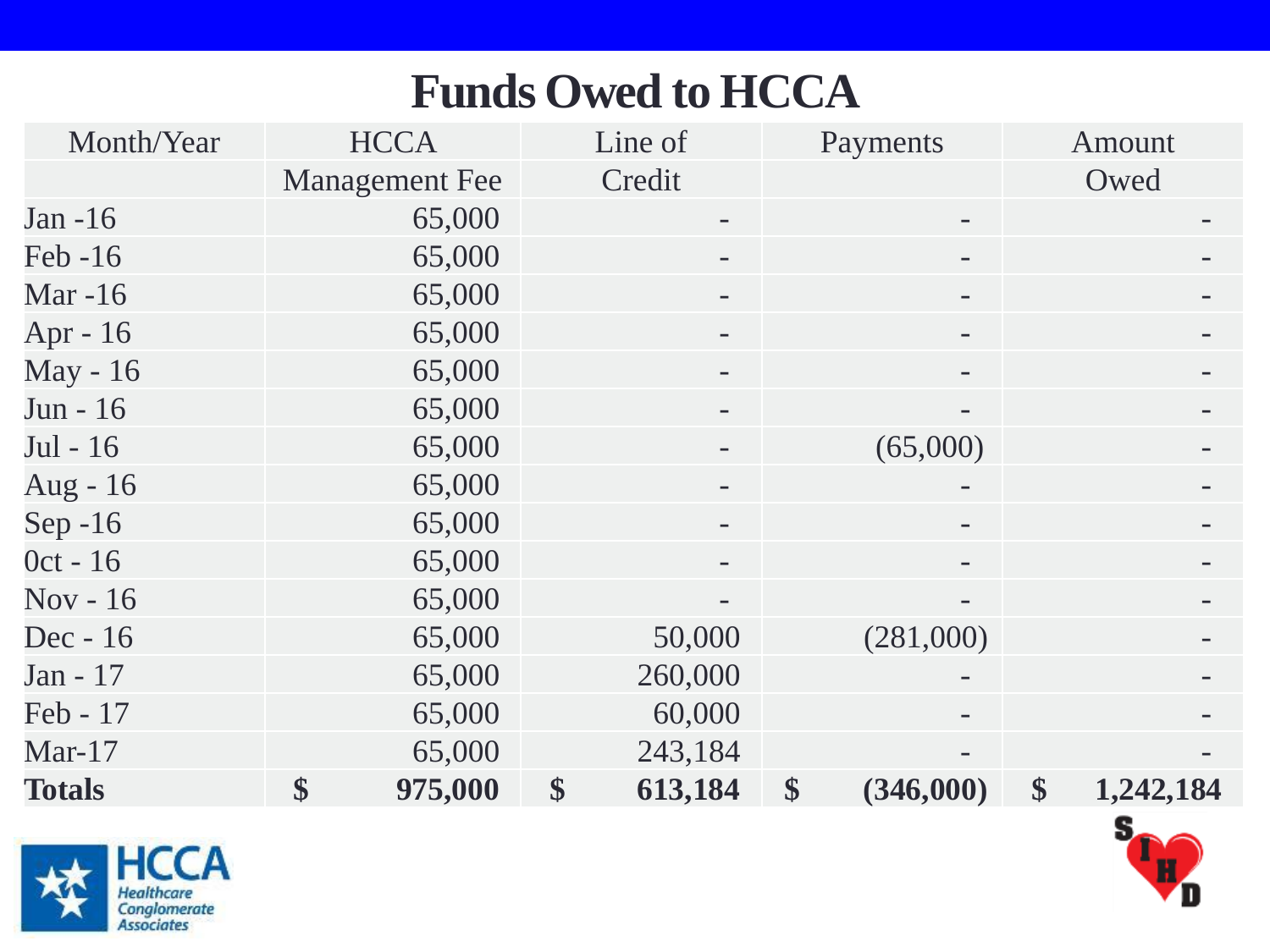### **Staffing – Help Wanted**

- CNA
- LVN
- ER/Clinic Physicians
- Administrative Assistant
- Physical Therapist
- Physical Therapist Assistant
- Part-time Radiology Technician



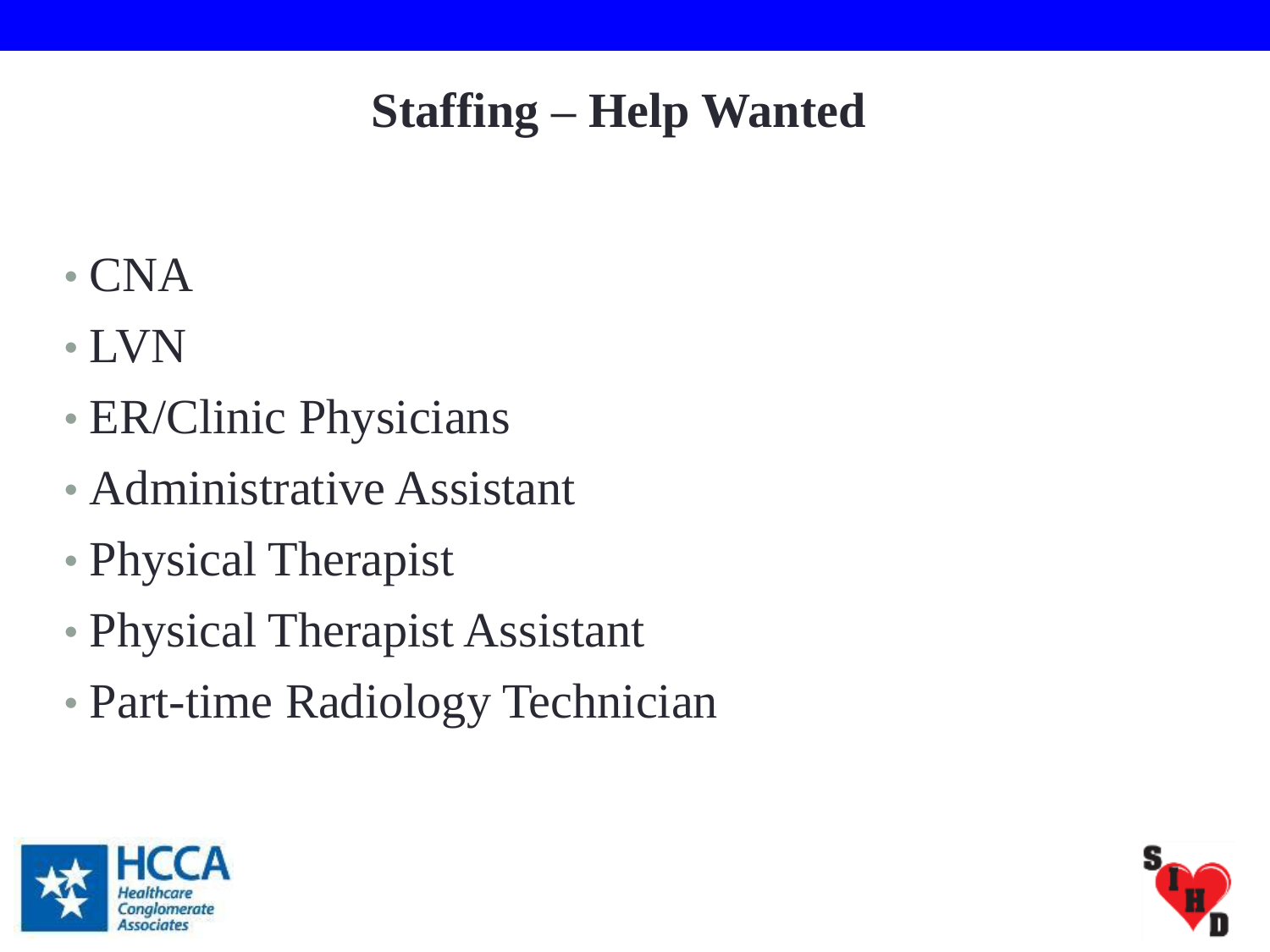## **HCCA & SIHD Working together to improve the healthcare of the communities we serve**



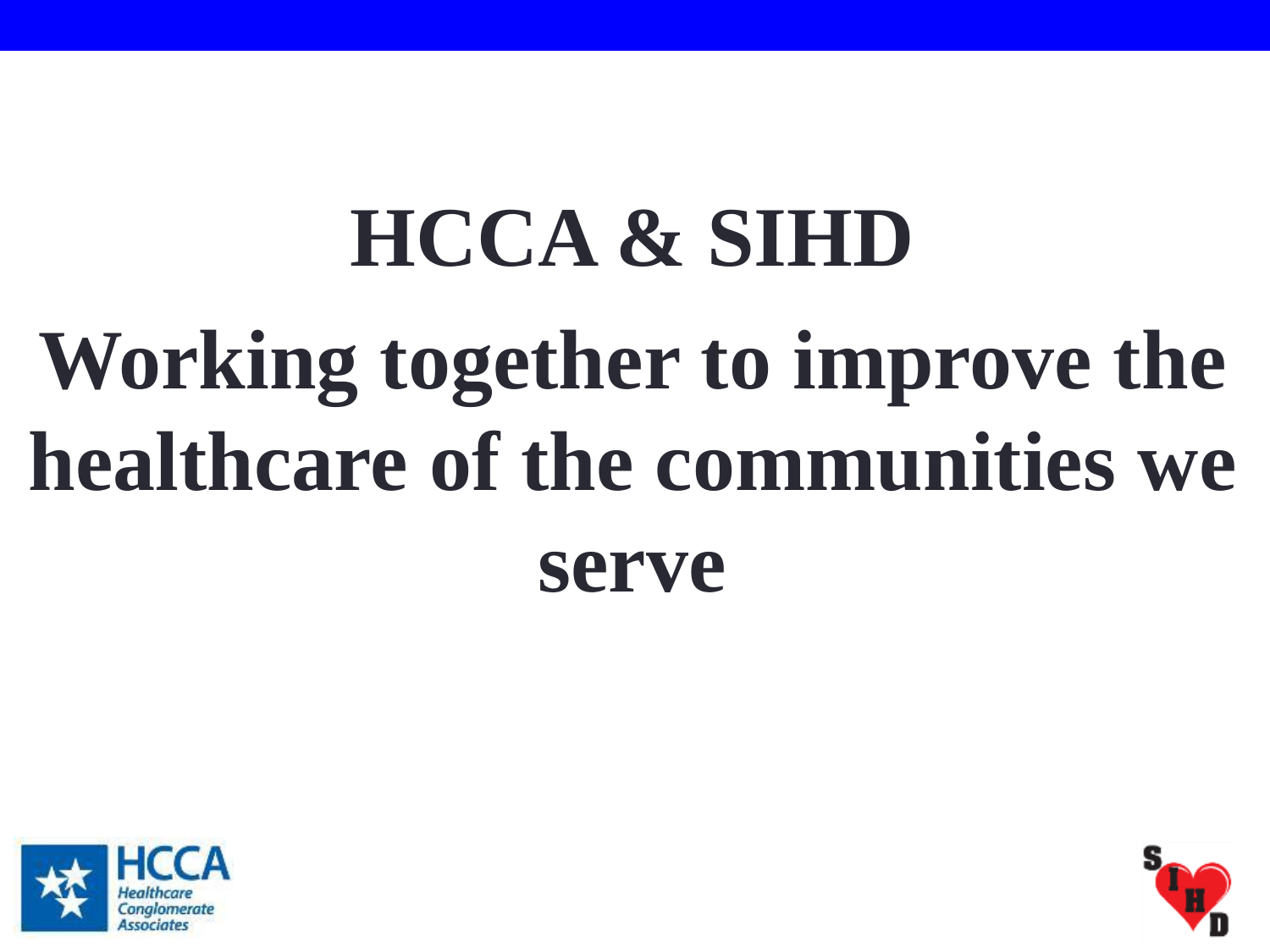

DRAFT

#### **Southern Inyo Healthcare District Board of Directors Regular Meeting Minutes**

**Tuesday, March 14, 2017 Board Convened at 4:30 p.m.**

> **RCA Church 550 East Post St, Lone Pine, CA 93545**

#### **PRESENT**

Richard Fedchenko, President Carma Roper, Treasurer Charles Carson, Director Mark Lacey, Director

#### **ABSENT**

Jaqueline Hickman, Secretary

#### **OTHERS**

Alan Germany, CRO/ Administrator Community Members

#### **I. CALL TO ORDER**

- A. Mr. Fedchenko called the meeting to order at 4:32 p.m.
- B. Approval of Agenda

**Action:** Mr. Germany withdrew two items from the Tuesday, March 14, 2017 agenda: George Kibler, M.D. Physician Employment Agreement and George Kibler, M.D. Medical Staff Privileges. The amended agenda was then approved unanimously.

#### **II. PUBLIC COMMENTS ON ITEMS NOT ON THE AGENDA**

#### None

**Board of Directors:** Richard Fedchenko Jaque Hickman Carma Roper Mark Lacey Chuck Carson President **Secretary Community Community Secretary** Treasurer **Community Director** Director Director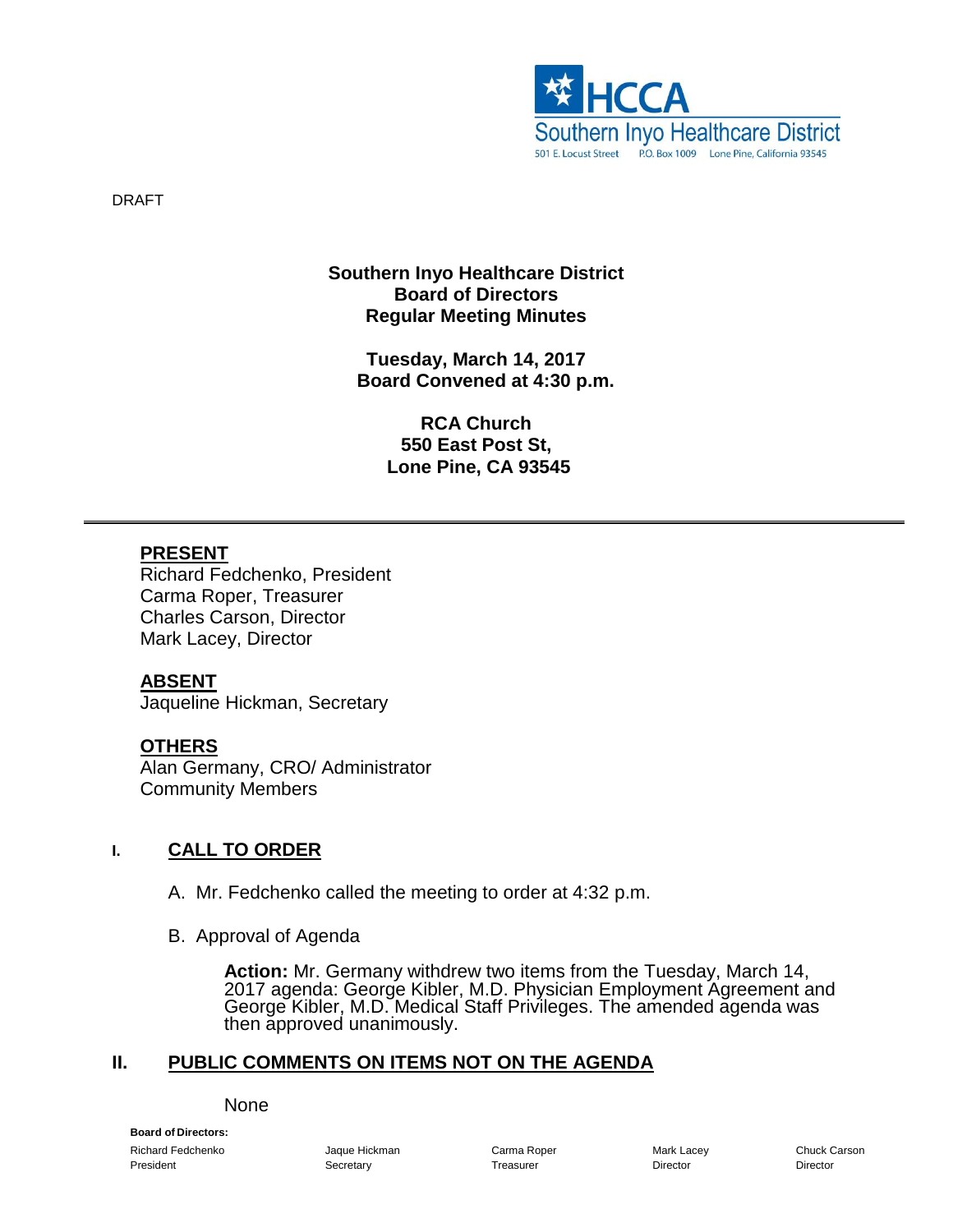#### **III. BUSINESS ITEMS**

#### **A. Consent Agenda**

#### **1. Approval of Minutes**

- Regular Board Meeting Minutes of February 8, 2017.
- Special Board Meeting Minutes of February 18, 2017.
- Special Board Meeting Minutes of March 2, 2017.
- Special Board Meeting Minutes of March 8, 2017.

**Action:** Mr. Fedchenko made the following corrections to the February 8, 2017 minutes: item IV.A.1. remove "moved to" and change "form" to "formed"; IV.A.1.c. the action item should read "change to the P.O. Box". The minutes of February 8, 2017, February 18, 2017, March 2, 2017 and March 8, 2017 were then approved unanimously.

#### **2. Approval of Resolution of the Board of Directors of Southern Inyo Healthcare District Amending its Bylaws regarding Regular Meetings**

**Action:** The Resolution No. 17 – 2, Resolution of the Board of Directors of Southern Inyo Healthcare District Amending its Bylaws regarding Regular Meetings was revised to "at a location to be announced for each meeting" instead of "at Southern Inyo Hospital, 501 E. Locust Street, Lone Pine, California". The Resolution No.17 - 2 was then passed unanimously.

#### **3. Approval of the following Physician Agreements and Privileges:**

- a. **Teresa McFarland, F.N.P.** Medical Staff Privileges
- b. **Raymond Azab, M.D.** Medical Staff Privileges
- c. **Mark Beller, M.D.** Medical Staff Privileges
- d. **Daniel Brunengraber, M.D.** Medical Staff Privileges
- e. **Eugene Choi, M.D.** Medical Staff Privileges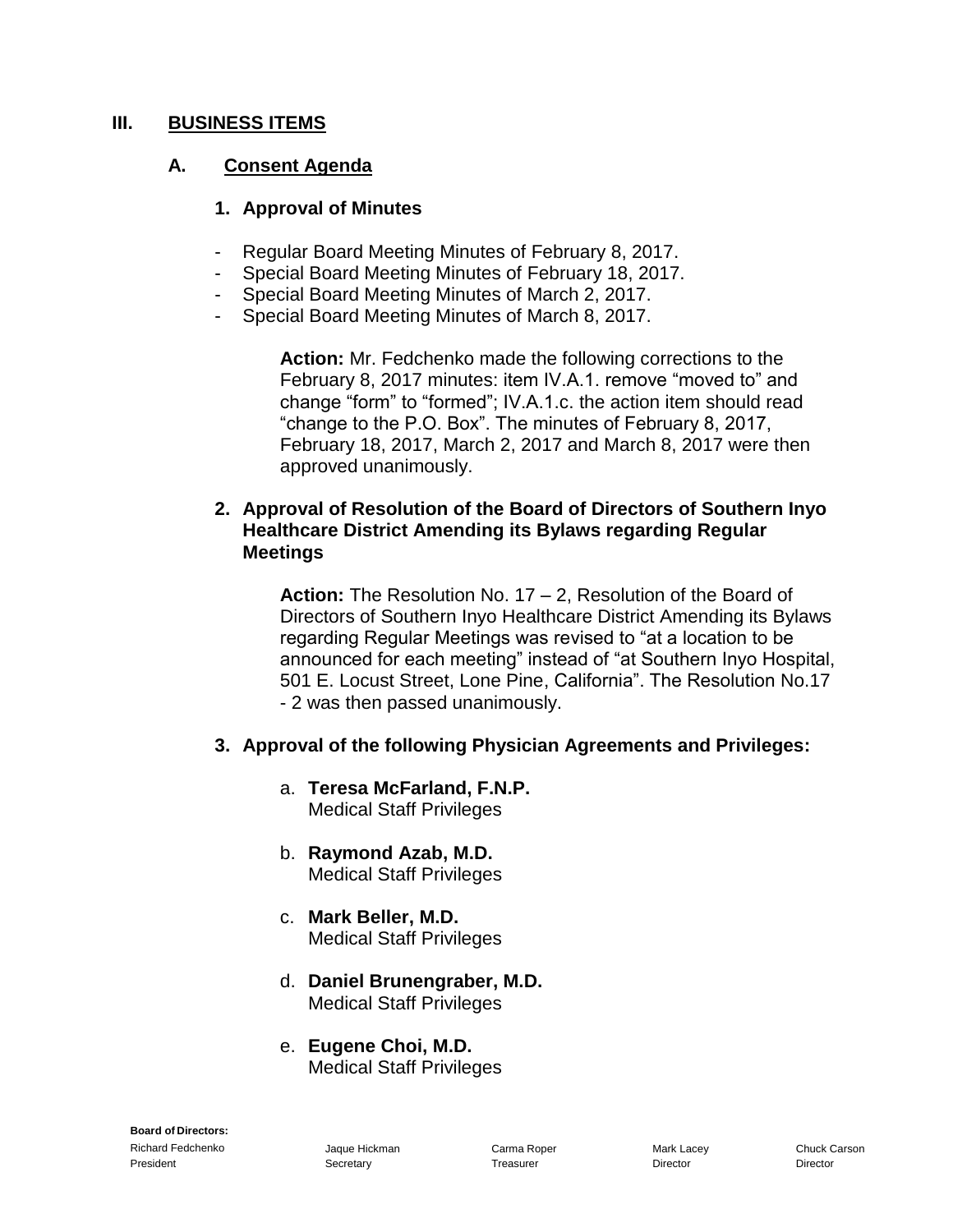- f. **Vito Fodera, M.D.**  Medical Staff Privileges
- g. **Gerald Goldstein, M.D.**  Medical Staff Privileges
- h. **Kellie Greenblatt, M.D.**  Medical Staff Privileges
- i. **Jennifer Hill, M.D.** Medical Staff Privileges
- j. **Khalid Javeri, M.D.** Medical Staff Privileges
- k. **Michael Klein, M.D.**  Medical Staff Privileges
- l. **Steven Kussman, M.D.**  Medical Staff Privileges
- m. **John Lin, M.D.**  Medical Staff Privileges
- n. **Gilbert Melin, M.D.**  Medical Staff Privileges
- o. **Sasmita Misra, M.D.**  Medical Staff Privileges
- p. **Farbod Nasseri, M.D.**  Medical Staff Privileges
- q. **Edward Oh, M.D.**  Medical Staff Privileges
- r. **Harun Ozer, M.D.**  Medical Staff Privileges
- s. **Lucas Payor, M.D.**  Medical Staff Privileges
- t. **Kevin Rice, M.D.**  Medical Staff Privileges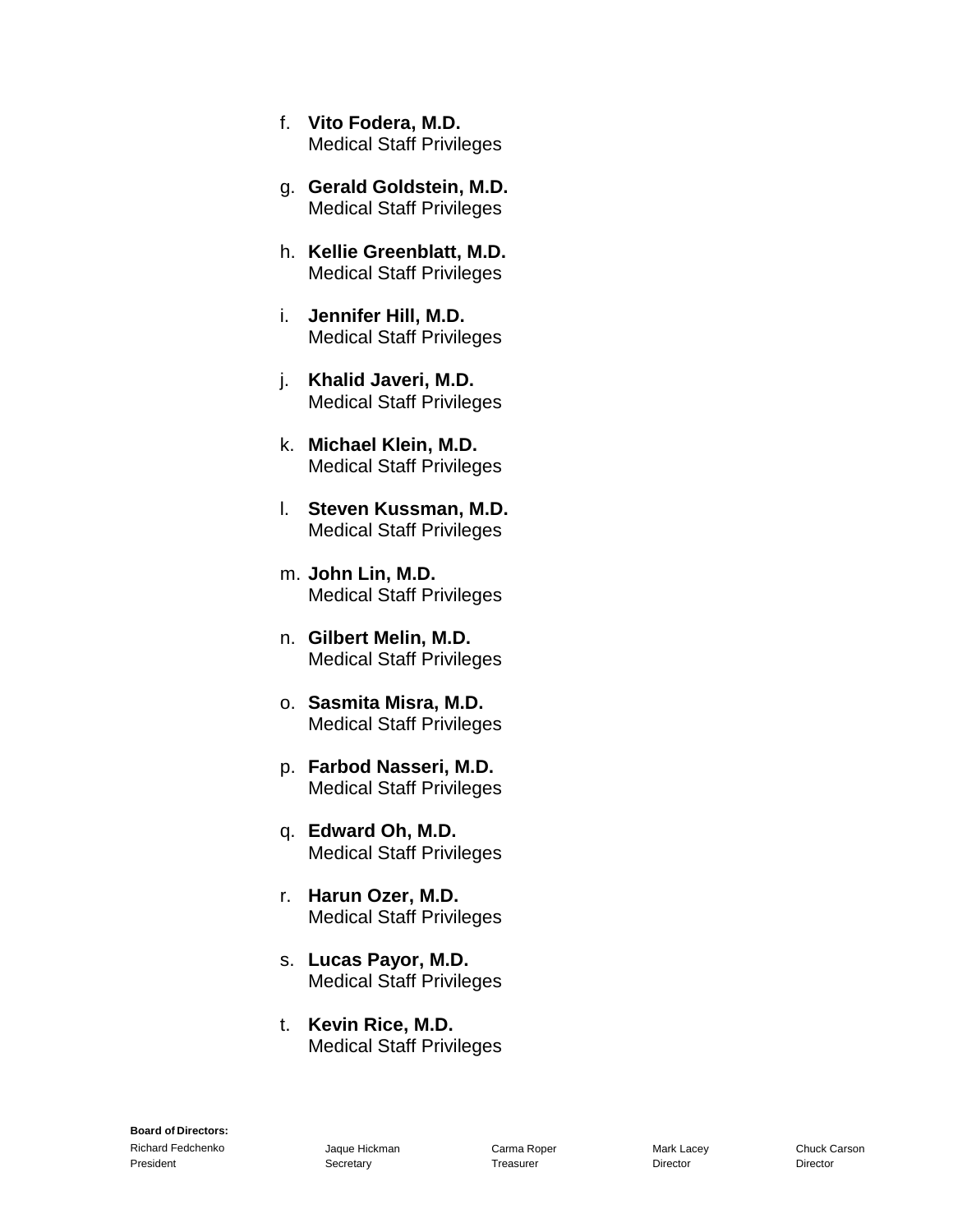- u. **Joseph Roco, M.D.**  Medical Staff Privileges
- v. **Tomer Roth, M.D.**  Medical Staff Privileges
- w. **Douglas Rusnack, M.D.**  Medical Staff Privileges
- x. **Marcelo Spector, M.D.**  Medical Staff Privileges
- y. **Lori Taylor, M.D.**  Medical Staff Privileges
- z. **Tanya Tivorsak, M.D.**  Medical Staff Privileges
- aa.**Nhan Tran, M.D.**  Medical Staff Privileges
- bb.**Van Trinh, M.D.**  Medical Staff Privileges
- cc. **Ian Tseng, M.D.**  Medical Staff Privileges
- dd.**Brian Tzung, M.D.**  Medical Staff Privileges
- ee.**Michael Zaghi, M.D.**  Medical Staff Privileges

**Action:** Medical Staff Privileges a through ee passed by a vote of 3 to 1.

#### **IV. REPORTS**

#### **A. Report by Administration** *- HCCA Management*

#### **1. Finance and Operations**

a. Monthly Financial Update – Alan Germany presented the financial summary highlighting the results for the months of January and February. Mr. Germany provided an overview of the volume trends of the various operating components within Southern Inyo Hospital.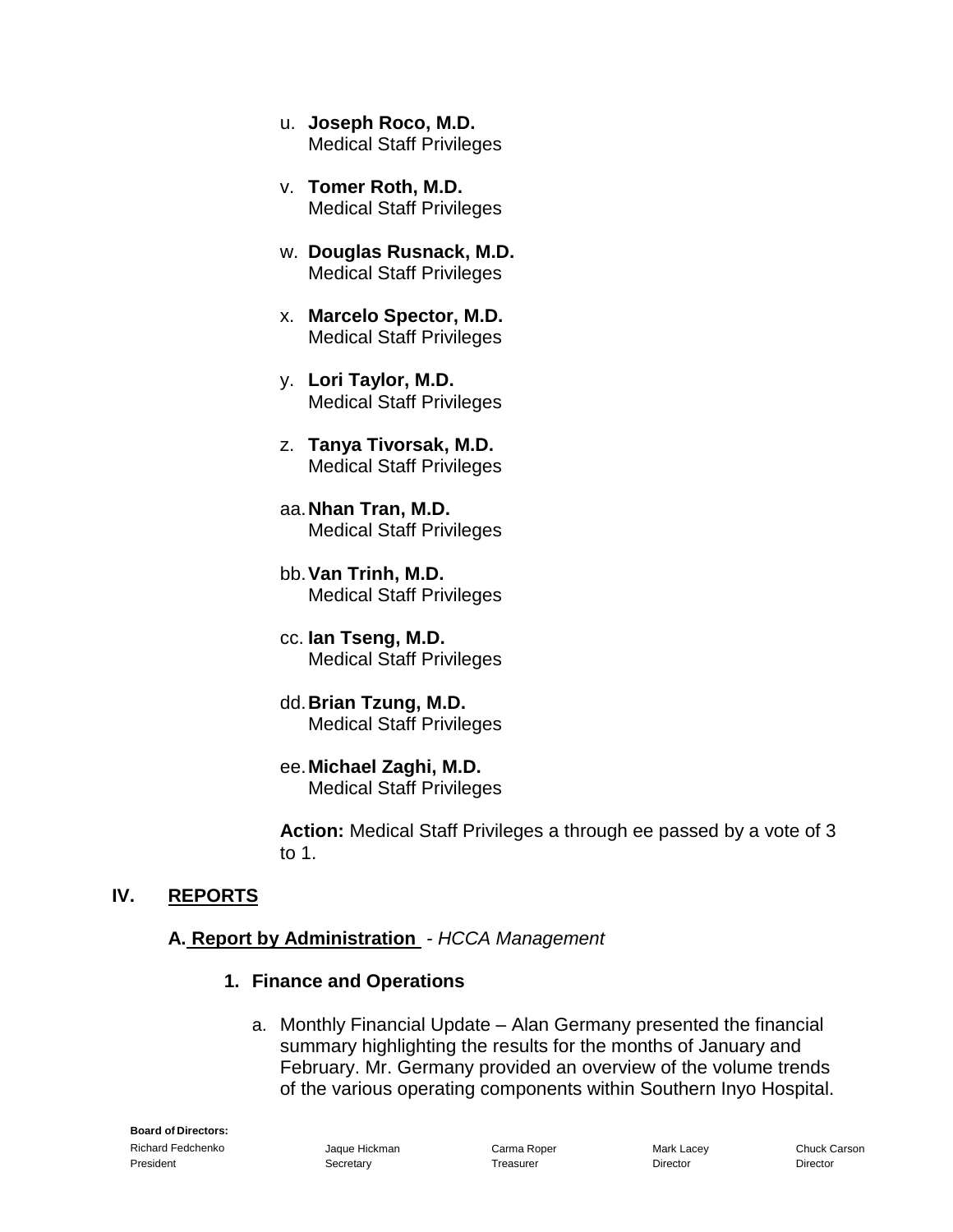Emergency Room census for the month of February was 111. Physical Therapy visits were at 235, while Lab had 331 visits for the month of January. Clinic had 334 visits in the month of January. Mr. Germany then introduced Sharonda Brown the new Associate Administration at SIHD. Ms. will be responsible for day to day clinical and operational activities, including the continued integration of ancillary services, clinic, skilled nursing facility and the emergency room.

#### **2. Compliance and Quality**

a. No report given

#### **3. Personnel: Employee Insurance, Payroll, and Staffing**

a. Update

#### **B. Medical Staff Report**

1. No report given

#### **V. DIRECTOR COMMENTS ON ITEMS NOT ON THE AGENDA**

None

#### **VI. CLOSED SESSION**

- A. Existing Litigation (Govt Code 54956.9): Chapter 9 Bankruptcy
- B. Real Property Negotiations (Govt Code 54956.8) Property: 510 E. Locust St, Lone Pine, Ca 93545 Parties: SIHD, C. Lynne Bunn District Negotiator: Legal Counsel, CRO Under Negotiation: Rent, Term, Maintenance/Repairs

#### **VII. CLOSED SESSION REPORT**

Mr. Fedchenko adjourned Closed Session and reconvened to Open Session at 7:44 p.m. Pursuant to Government Code section 54957.1, there was no action taken by the Board in Closed Session.

#### **VIII. ADJOURNMENT**

Meeting adjourned at 7:46 p.m.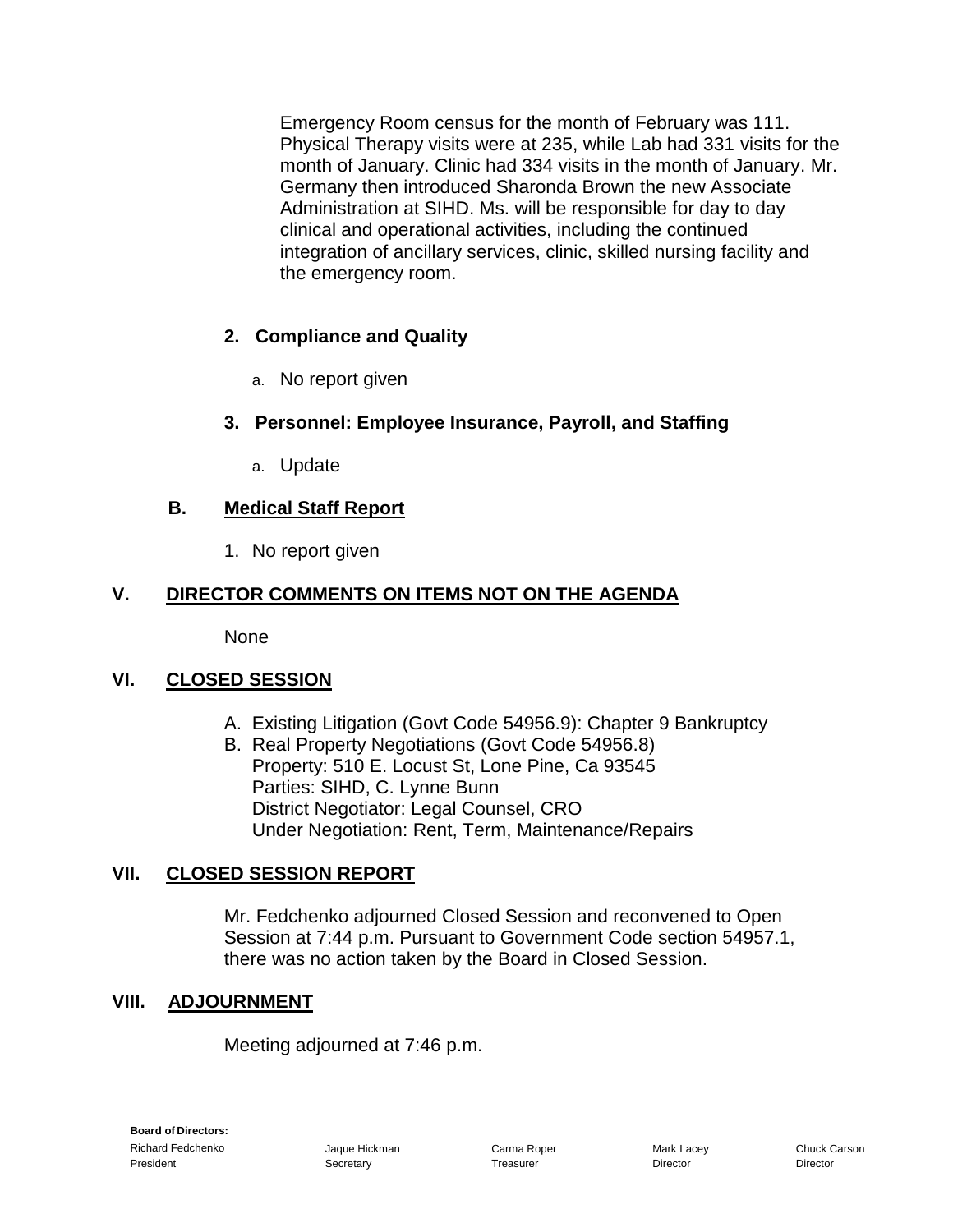#### **NOTICE TO THE PUBLIC**

\_\_\_\_\_\_\_\_\_\_\_\_\_\_\_\_\_\_\_\_\_\_\_\_\_\_\_\_\_ \_\_\_\_\_\_\_\_\_\_\_\_\_\_\_\_\_\_\_\_\_\_\_\_\_\_\_\_\_\_\_\_

#### **PUBLIC COMMENT PERIOD FOR REGULAR MEETINGS**

Members of the public may comment on any item on the agenda before the Board takes action on it. The public may also comment on items of interest to the public that is within the subject matter jurisdiction of the Board; provided, however, the Board may not take action on any item not appearing on the agenda unless the action is otherwise authorized by law. Any person addressing the Board will be limited to a maximum of three (3) minutes so that all interested parties have an opportunity to speak.

#### **COPIES OF PUBLIC RECORDS**

All writings, materials, and information provided to the Board for their consideration relating to any open session agenda item of the meeting are available for public inspection and copying during regular business hours at the Administration Office of the District at 501 E. Locust Street, Lone Pine, California.

#### **COMPLIANCE WITH ADA**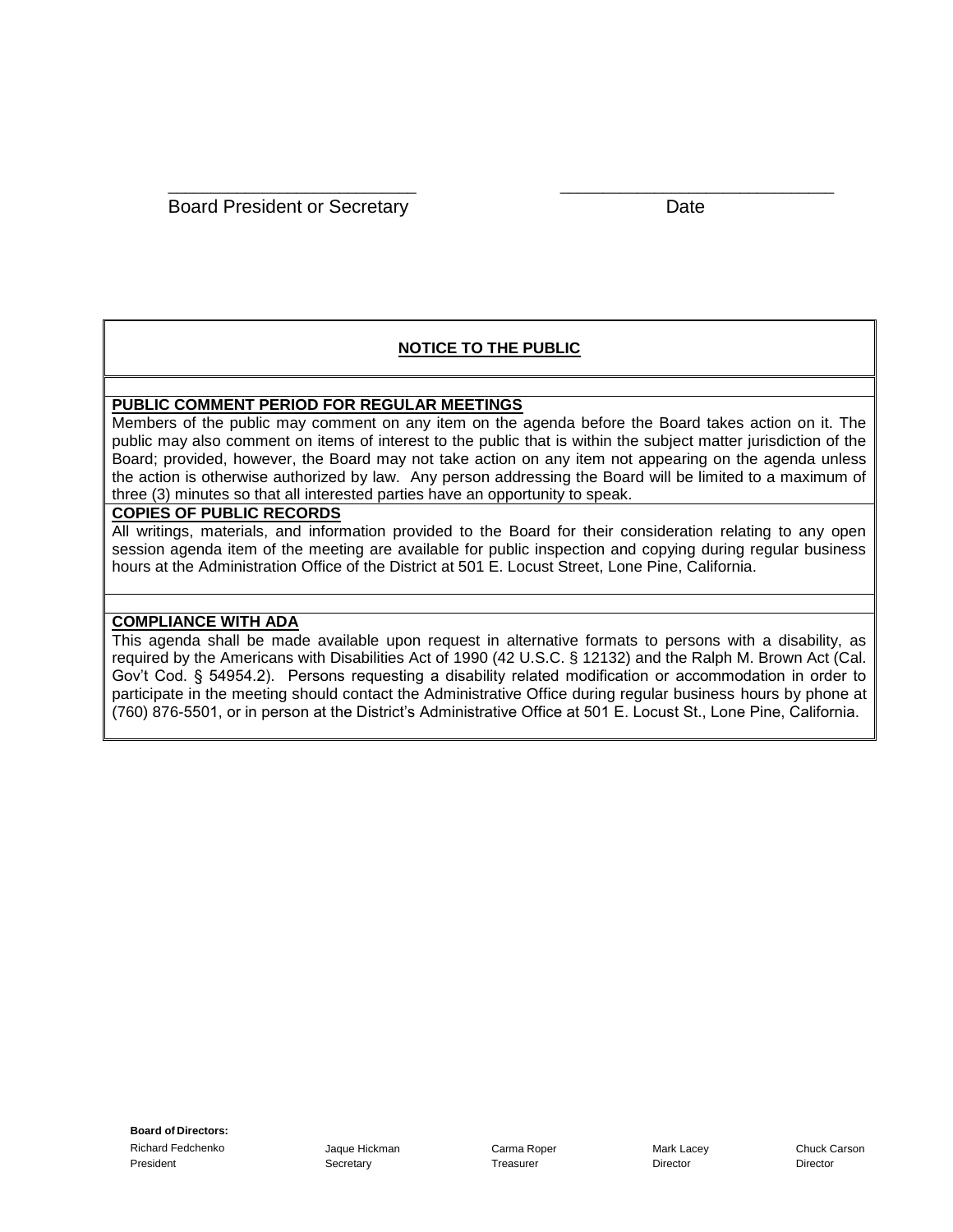

DRAFT

#### **Southern Inyo Healthcare District Board of Directors Special Meeting Minutes**

**Monday, March 20, 2017 Board Convened at 4:30 p.m.**

**Southern Inyo Hospital Conference Room 501 E Locust St, Lone Pine, Ca 93545**

#### **PRESENT**

Richard Fedchenko, President Carma Roper, Treasurer Mark Lacey, Director Charles Carson, Director

#### **ABSENT**

Jaqueline Hickman, Secretary

#### **OTHERS**

Benny Benzeevi, M.D., Chair HCCA Alan Germany, CRO/ Administrator Legal Counsel (via phone)

#### **I. CALL TO ORDER**

- A. Mr. Fedchenko called the meeting to order at 4:34 p.m.
- B. Approval of Agenda

**Action:** Mr. Lacey moved to approve the March 20, 2017 agenda. Ms. Roper seconded. All approved.

#### **II. CLOSED SESSION**

A. Existing Litigation (Govt Code 54956.9): Chapter 9 Bankruptcy

**Board of Directors:** Richard Fedchenko Jaqueline Hickman Carma Roper Mark Lacey Charles Carson President **Secretary Community Community Secretary** Treasurer **Community Director** Director Director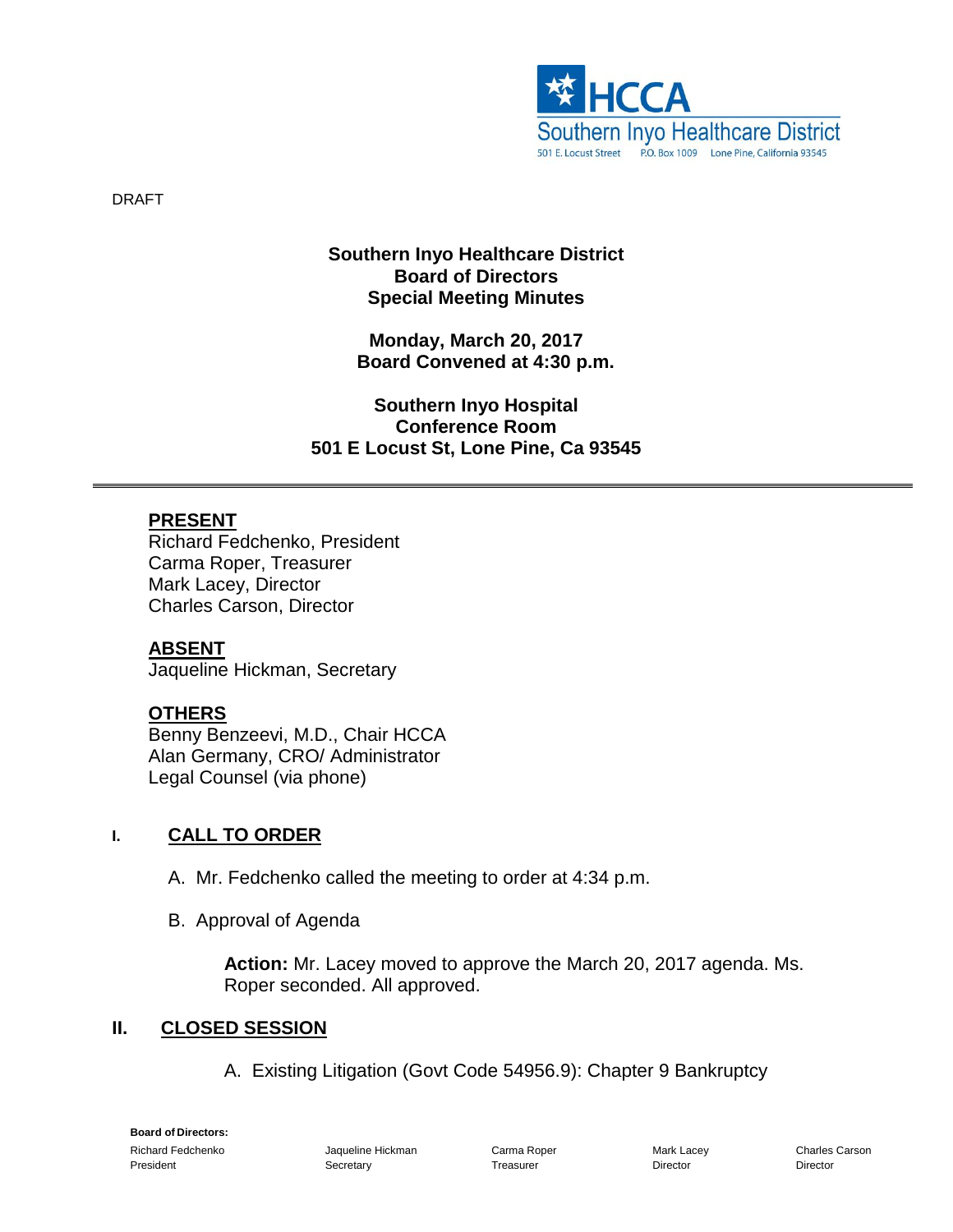#### **III. CLOSED SESSION REPORT**

Mr. Fedchenko adjourned Closed Session and reconvened to Open Session at 7:15 p.m. Pursuant to Government Code section 54957.1, there was no action taken by the Board in Closed Session.

#### **IV. ADJOURNMENT**

Meeting adjourned at 7:17 p.m.

\_\_\_\_\_\_\_\_\_\_\_\_\_\_\_\_\_\_\_\_\_\_\_\_\_\_\_\_\_ \_\_\_\_\_\_\_\_\_\_\_\_\_\_\_\_\_\_\_\_\_\_\_\_\_\_\_\_\_\_\_\_ Board President or Secretary **Date** 

#### **NOTICE TO THE PUBLIC**

#### **PUBLIC COMMENT PERIOD FOR REGULAR MEETINGS**

Members of the public may comment on any item on the agenda before the Board takes action on it. The public may also comment on items of interest to the public that is within the subject matter jurisdiction of the Board; provided, however, the Board may not take action on any item not appearing on the agenda unless the action is otherwise authorized by law. Any person addressing the Board will be limited to a maximum of three (3) minutes so that all interested parties have an opportunity to speak.

#### **COPIES OF PUBLIC RECORDS**

All writings, materials, and information provided to the Board for their consideration relating to any open session agenda item of the meeting are available for public inspection and copying during regular business hours at the Administration Office of the District at 501 E. Locust Street, Lone Pine, California.

#### **COMPLIANCE WITH ADA**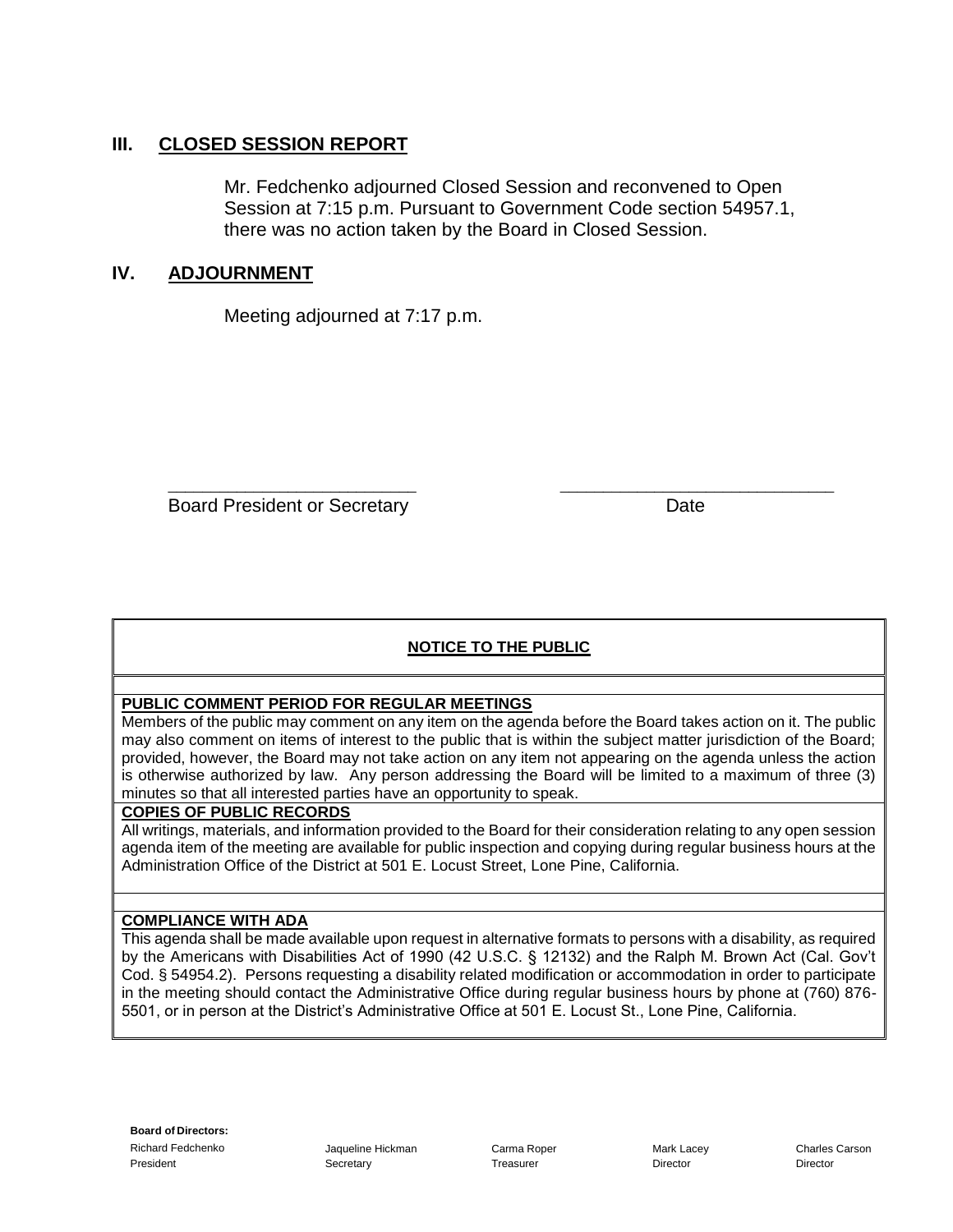

DRAFT

#### **Southern Inyo Healthcare District Board of Directors Special Meeting Minutes**

**Tuesday, March 28, 2017 Board Convened at 4:30 p.m.**

**Southern Inyo Hospital Conference Room 501 E Locust St, Lone Pine, Ca 93545**

#### **PRESENT**

Richard Fedchenko, President Jaqueline Hickman, Secretary Carma Roper, Treasurer Mark Lacey, Director Charles Carson, Director

#### **OTHERS**

Benny Benzeevi, M.D., Chair HCCA (via SKYPE) Alan Germany, CRO/ Administrator (via SKYPE) Legal Counsel (via phone)

#### **I. CALL TO ORDER**

- A. Fedchenko called the meeting to order at 4:40 p.m.
- B. Approval of Agenda

**Action:** The March 28, 2017 agenda was approved unanimously.

#### **II. CLOSED SESSION**

- A. Existing Litigation (Govt Code 54956.9): Chapter 9 Bankruptcy
- B. Personnel Evaluation: CRO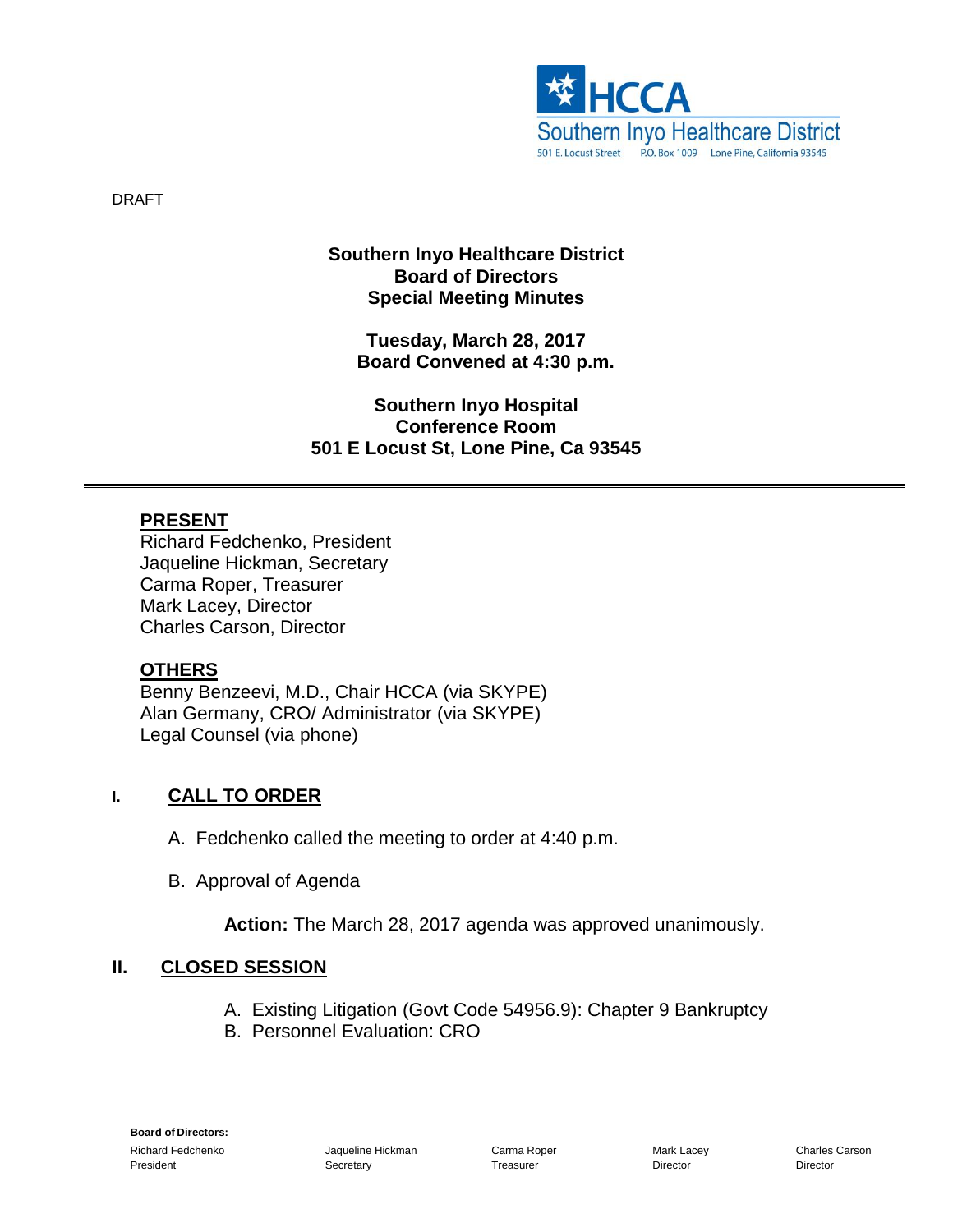#### **III. CLOSED SESSION REPORT**

Mr. Fedchenko adjourned Closed Session and reconvened to Open Session at 7:05 p.m. Pursuant to Government Code section 54957.1, there was no action taken by the Board in Closed Session.

#### **IV. ADJOURNMENT**

Meeting adjourned at 7:07 p.m.

Board President or Secretary Date Date

#### **NOTICE TO THE PUBLIC**

\_\_\_\_\_\_\_\_\_\_\_\_\_\_\_\_\_\_\_\_\_\_\_\_\_\_\_\_\_ \_\_\_\_\_\_\_\_\_\_\_\_\_\_\_\_\_\_\_\_\_\_\_\_\_\_\_\_\_\_\_\_

#### **PUBLIC COMMENT PERIOD FOR REGULAR MEETINGS**

Members of the public may comment on any item on the agenda before the Board takes action on it. The public may also comment on items of interest to the public that is within the subject matter jurisdiction of the Board; provided, however, the Board may not take action on any item not appearing on the agenda unless the action is otherwise authorized by law. Any person addressing the Board will be limited to a maximum of three (3) minutes so that all interested parties have an opportunity to speak.

#### **COPIES OF PUBLIC RECORDS**

All writings, materials, and information provided to the Board for their consideration relating to any open session agenda item of the meeting are available for public inspection and copying during regular business hours at the Administration Office of the District at 501 E. Locust Street, Lone Pine, California.

#### **COMPLIANCE WITH ADA**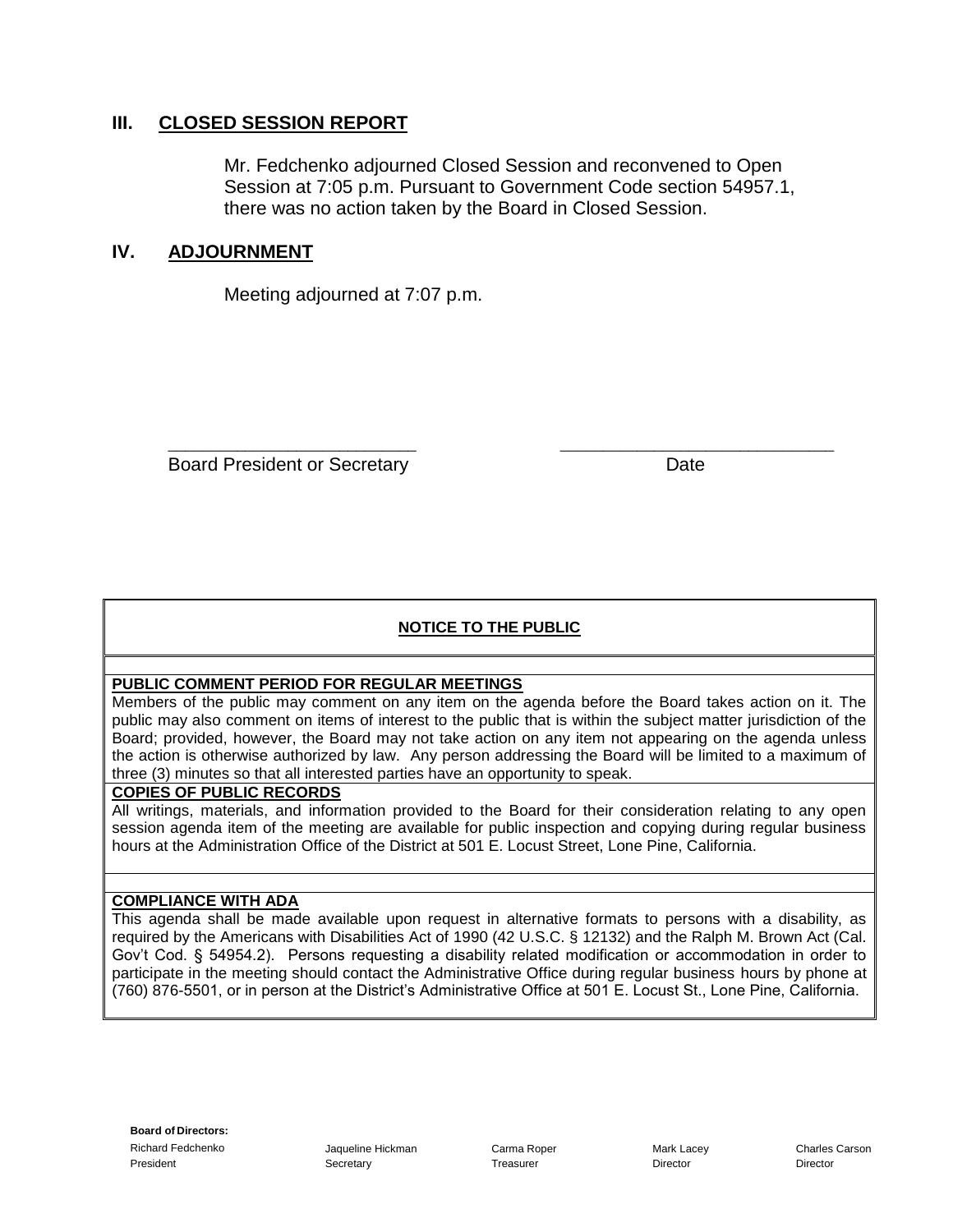

#### **Southern Inyo Healthcare District Board of Directors Special Meeting Minutes**

**Wednesday, March 29, 2017 Board Convened at 4:30 p.m.**

**Southern Inyo Hospital Conference Room 501 E Locust St, Lone Pine, Ca 93545**

#### **PRESENT**

Richard Fedchenko, President Jaqueline Hickman, Secretary Carma Roper, Treasurer Mark Lacey, Director Charles Carson, Director

#### **OTHERS**

Benny Benzeevi, M.D., Chair HCCA (via SKYPE and phone) Alan Germany, CRO/ Administrator (via SKYPE and phone) Legal Counsel (via phone)

#### **I. CALL TO ORDER**

- A. Fedchenko called the meeting to order at 4:40 p.m.
- B. Approval of Agenda

**Action:** The March 29, 2017 agenda was approved unanimously.

#### **II. CLOSED SESSION**

- A. Existing Litigation (Govt Code 54956.9): Chapter 9 Bankruptcy
- B. Personnel Evaluation: CRO

DRAFT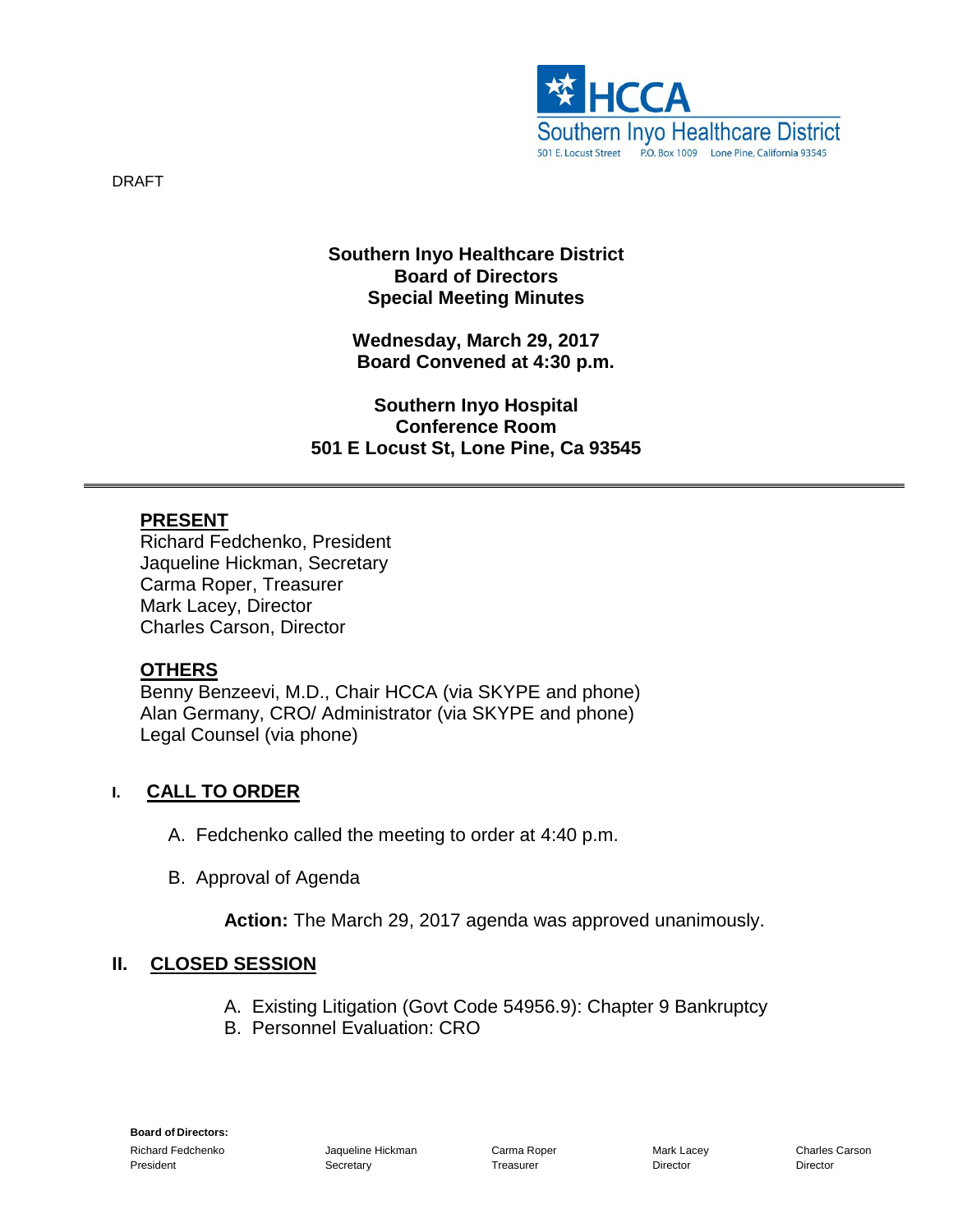#### **III. CLOSED SESSION REPORT**

Mr. Fedchenko adjourned at 7:35 p.m. to reconvene Closed Session on Thursday, March 30, 2017 at 4:30 p.m. in the SIHD conference room. On Thursday, March 30, 2017 Mr. Fedchenko adjourned at 8:00 p.m. to reconvene in closed session on March 31, 2017 at the Museum of Western Film History, South Main Street, Lone Pine, California in the office of the Executive Director. It was decided not to reconvenve on March 31, 2017. Pursuant to Government Code section 54957.1, there was no action taken by the Board in Closed Session.

#### **IV. ADJOURNMENT**

Meeting adjourned at 8:00 p.m. on Thursday, March 30, 2017.

Board President or Secretary **Date** 

\_\_\_\_\_\_\_\_\_\_\_\_\_\_\_\_\_\_\_\_\_\_\_\_\_\_\_\_\_ \_\_\_\_\_\_\_\_\_\_\_\_\_\_\_\_\_\_\_\_\_\_\_\_\_\_\_\_\_\_\_\_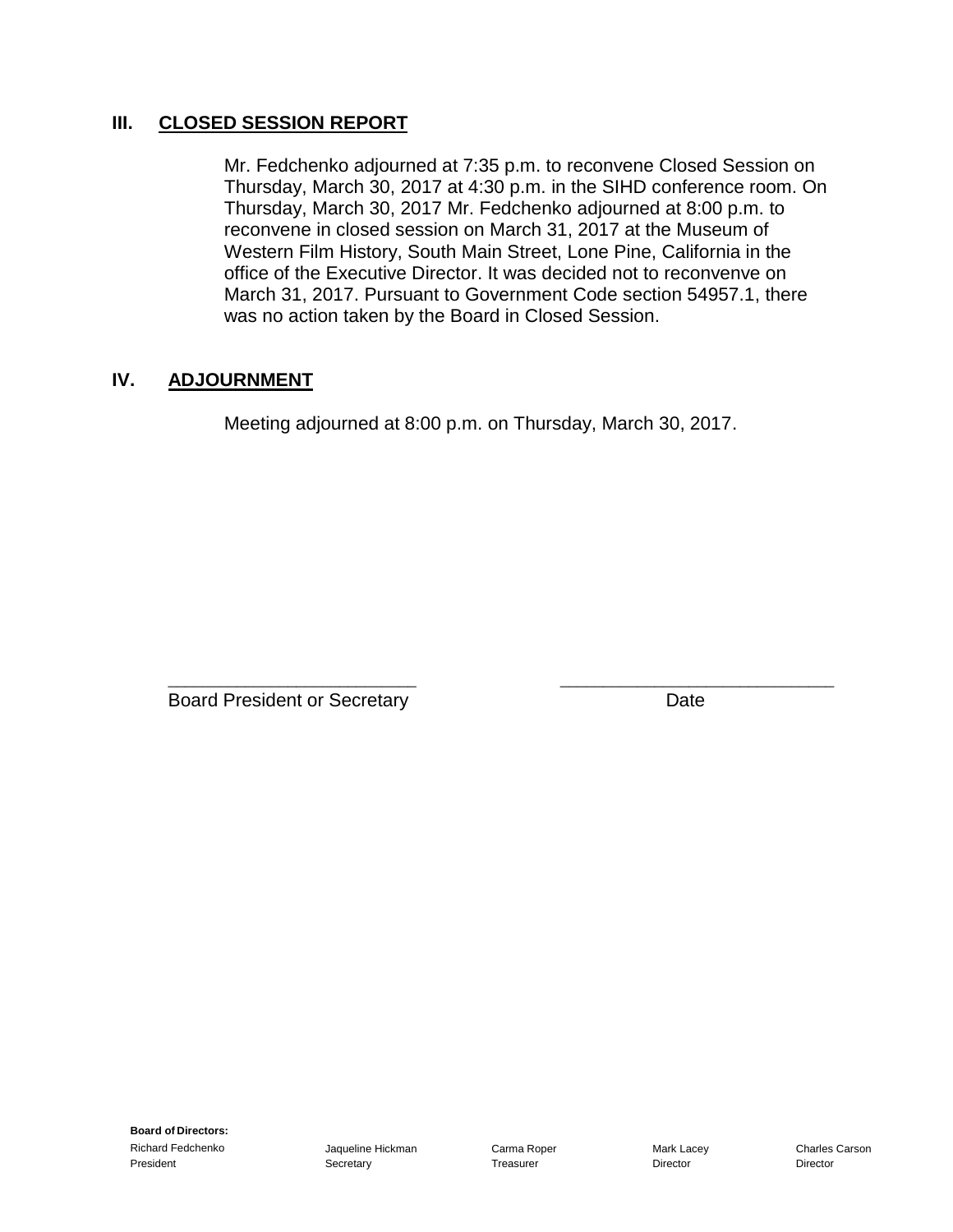#### **NOTICE TO THE PUBLIC**

#### **PUBLIC COMMENT PERIOD FOR REGULAR MEETINGS**

Members of the public may comment on any item on the agenda before the Board takes action on it. The public may also comment on items of interest to the public that is within the subject matter jurisdiction of the Board; provided, however, the Board may not take action on any item not appearing on the agenda unless the action is otherwise authorized by law. Any person addressing the Board will be limited to a maximum of three (3) minutes so that all interested parties have an opportunity to speak.

#### **COPIES OF PUBLIC RECORDS**

All writings, materials, and information provided to the Board for their consideration relating to any open session agenda item of the meeting are available for public inspection and copying during regular business hours at the Administration Office of the District at 501 E. Locust Street, Lone Pine, California.

#### **COMPLIANCE WITH ADA**